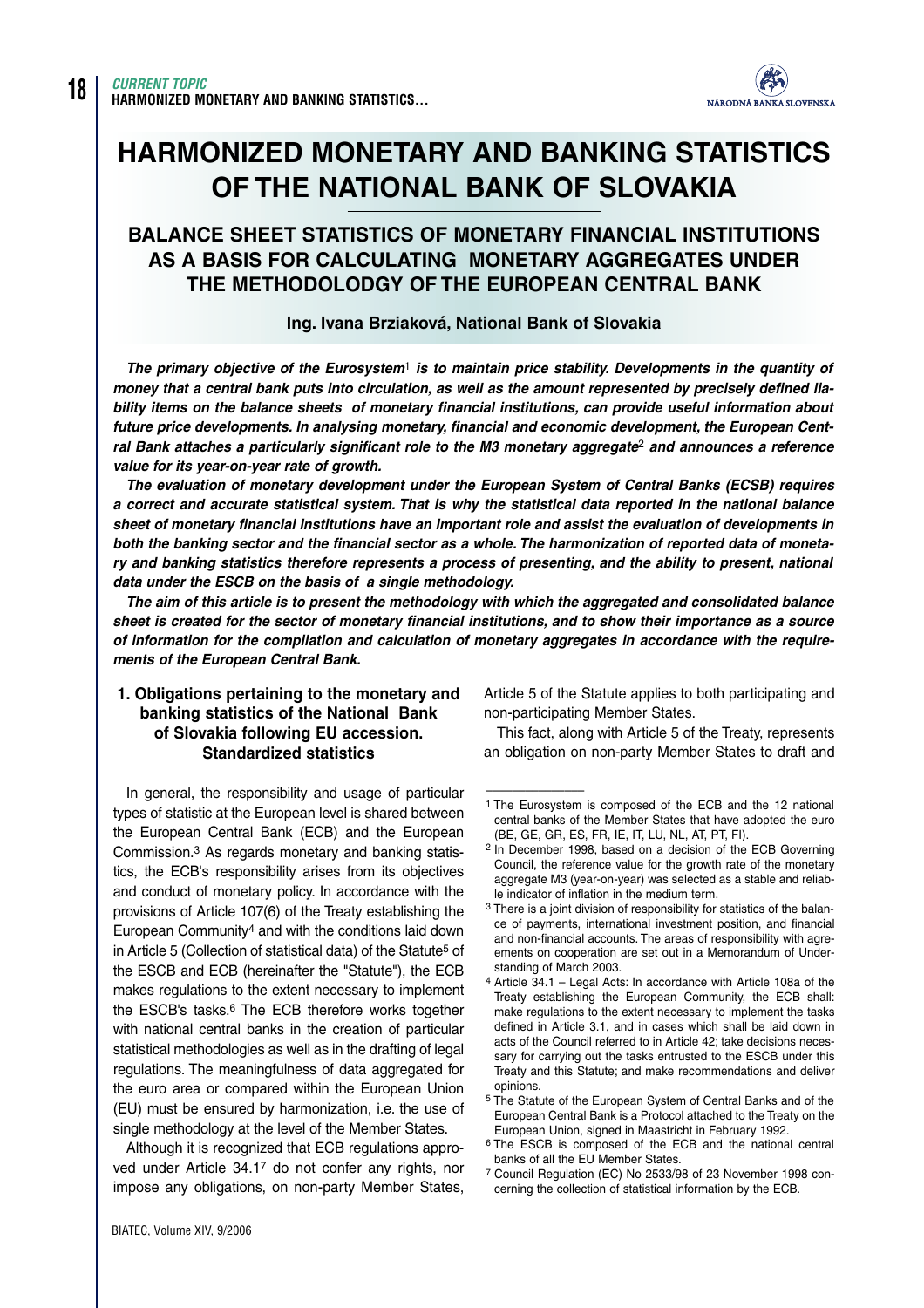

implement at the national level any measures they deem appropriate for carrying out the collection of statistical information needed to meet the ECB's requirements on statistical reporting and for ensuring timely preparation in the statistics field that will enable them to become participating Member States. Member States outside the euro area provide a quantity of statistical data that is used to monitor their economies and assess their preparedness for introducing the euro.

The creation of harmonized statistics for the purpose of conducting a single monetary policy was previously a competence of the ECB's predecessor – the European Monetary Institute.8 The need to standardize statistical data at the level of Member States was important even before the emergence of the single currency, which explains why Alexandre Lamfalussy, as EMI president, said, "Nothing is more important for monetary policy than good statistics," adding that statistical information was necessary for deciding which measures to take, for explaining them to the public, and for evaluating their effects. If policy was not substantiated and explained, he said, it would not be understood, and the institution

implementing it would lose trust and its very purpose could be undermined.

In 2002, the Statistics Department of the NBS began systematically to work on the introduction of a new methodology and on reporting required information to the ECB in the field of monetary and banking statistics for the euro area.<sup>9</sup> The harmonized data for Slovakia are regularly published on the NBS website.10 National harmonized data for Member States outside the euro area<sup>11</sup> are submitted on a monthly basis to the ECB Executive Board, and they are published in the ECB's "Green Book" and on its website. Ahead of Slovakia's entry into the euro area, the preparation process and status of harmonization in individual fields of statistics is regularly evaluated in reports for the ECB Governing Council.

–––––––––––––––

# **2. Definition of monetary aggregates according to the ECB**

The definition of monetary aggregates of the euro area is based on:

**•** harmonized definitions of individual liability categories in the consolidated balance sheets of monetary financial institutions;12

• definitions of the following resident<sup>13</sup> sectors: the money-issuing sector, money-holding sector and moneyneutral sector.

The money-issuing sector includes resident institutions designated as monetary financial institutions (MFIs), whose issued liabilities<sup>14</sup> feature a high degree of liquidity.

The money-holding sector covers all resident nonmonetary financial institutions, while the money-neutral sector includes the institutional sector S.1311 – central government. Exempted from this are central government liabilities of a monetary character,15 which constitute a special item in the definition of monetary aggregates.

The names and designations of the entities within the said sectors are, for the purposes of reporting moneta-



- <sup>12</sup> Under the definition, for statistical purposes, they include: central banks (S.121), credit institutions and other financial institutions (S.122).
- <sup>13</sup> A resident is understood to mean: a legal person which has its registered office in Slovakia, a foreign entity which has an enterprise, or an organizational unit thereof, situated in Slovakia and is registered in the Commercial Register, or a natural person with permanent or long-term residence in Slovakia.
- <sup>14</sup> Currency in circulation, money market fund shares/units, and debt securities with an original maturity up to 2 years.
- <sup>15</sup> Overnight deposits, deposits, received loans with in an original maturity up to 2 years, and deposits redeemable at a period of notice up to 3 months.

**19**

<sup>8</sup> Preparatory work of the EMI, under Article 109f (3) of the Maastricht Treaty as preparation for Stage III, which began in 1999 (3rd stage).

<sup>9</sup> NBS Decrees 14/2002, 10/2003, 3/2003, 11/2004 and 10/2005 on the submission of reports by banks and the branches of foreign banks for statistical purposes, and NBS Decrees 9/2003, 10/2004 and 9/2005 on the submission of reports of mutual funds by asset management companies for statistical purposes.

<sup>10</sup> www.nbs.sk/Bankový sektor/Harmonizovaná menová a banková štatistika

<sup>11</sup> CZ, DK, EE, CY, LV, LT, HU, MT, PL, SI (until 1 January 2007), SK, SE, UK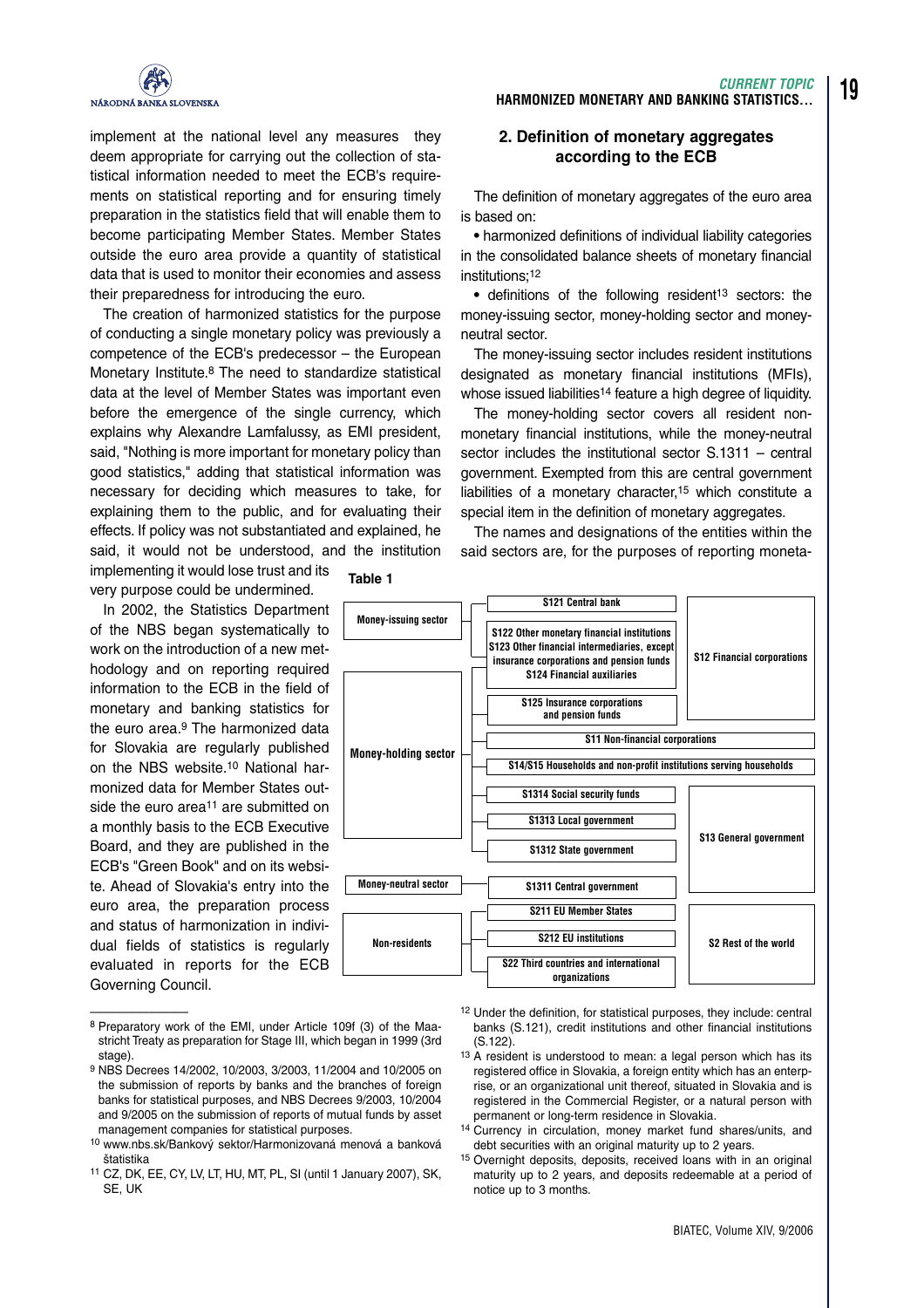# **20**

#### *CURRENT TOPIC*  **HARMONIZED MONETARY AND BANKING STATISTICS...**

ry and banking statistics, defined in accordance with the statistical standard that is the European system of national and regional accounts (ESA 95).16 Further details about these institutional sectors are given in Table 1.

In the methodology applied in the euro area, monetary aggregates are compiled from specific liabilities of MFIs and the central government  $(S1311)^{17}$  – including, for example, the State Treasury – which these institutions have towards residents other than the central government and MFIs. Balance sheet items used in calculating the money supply include data in all currencies (at the national level of Slovakia, the items are broken down into SKK, euro and another foreign currency).The maturity period of the respective items is reported as the original maturity.

Table 2 shows the definition of euro area monetary aggregates broken down into individual liabilities18 of the consolidated balance sheet of the MFI sector:

Monetary aggregates and their counterparty assets

#### **Table 2**

| <b>Liabilities</b>                                          | M1 | M2 | M3 |
|-------------------------------------------------------------|----|----|----|
| Currency in circulation                                     | χ  | χ  | X  |
| Overnight deposits                                          | χ  | χ  | χ  |
| Deposits with agreed maturity<br>up to 2 years              |    | χ  |    |
| Deposits redeemable at a period<br>of notice up to 3 months |    | χ  |    |
| Repurchase agreements                                       |    |    | χ  |
| Money market fund shares/units <sup>19</sup>                |    |    | χ  |
| Debt securities with a maturity<br>up to 2 years            |    |    |    |

are not simply compiled as balances at the end of the respective reference month. After adjusting for changes related to the reclassification and revaluation of the relevant items (so-called "non-transactions"), their year-on-

#### **Chart 1 Percentage share of M3 aggregate components, June 2006**



year rate of growth is worked out using the calculation of net transactions (flows) and then published.

### **3. Monetary financial institutions**

As mentioned above, monetary financial institutions are resident legal entities, representing the so-called money-issuing sector.

They also represent a current reporting group for which, in accordance with the legal framework of the NBS and ECB.<sup>20</sup> monthly and quarterly balance<sup>21</sup> and flow22 data are compiled. The priority statistics compiled for the monetary financial institutions sector include the consolidated balance sheet, derivation of net flows (transactions) for the respective reporting period, compilation of monetary aggregates and counterparty assets, and the calculation of their year-on-year growth rate.

Besides defining items and the methodology of their reporting, stability in the reporting of balance sheet statistics is based on a complete and homogenous monetary financial sector, a summary of which is defined, for statistical purposes, by the "List of MFIs". Central banks of the Eurosystem are required to update and publish<sup>23</sup> this list on a regular basis. In accordance with ESA 95, the list comprises two groups of financial intermediaries, identified as sectors S121 and S122 (see Table 1).

The concept of monetary financial institutions was established in cooperation with national central banks of the euro area. It includes three main institutional groups:

The first comprises the national central banks. The second represents resident credit institutions,<sup>24</sup> defined as entities whose business is to receive deposits or other repayable funds from the public and to grant credits for their own account. The third group takes in all other resident financial institutions which receive deposits from entities other than MFIs for their own account,

- ––––––––––––––– <sup>16</sup> Council Regulation (EC) No 2223/96 of 25 June 1996 on the European system of national and regional accounts in the Community.
- 17 In some countries, this includes not only the State Treasury but also post office accounts.
- <sup>18</sup> Liability items reported in the consolidated balance sheet of the money-issuing sector: MFIs and central government sector towards the money-holding sector (households, non-financial corporations, other financial intermediaries and so on).
- <sup>19</sup> Data on money market fund shares/units has been reported to the NBS since 2004.
- <sup>20</sup> Guideline of the ECB No 2003/2, as amended, Regulation of the ECB No 2001/13, and Regulation of the ECB 2001/18.
- <sup>21</sup> The balance of individual asset and liability items as at the end of the respective reference month.
- <sup>22</sup> Information needed to derive the transactions.
- <sup>23</sup> See the ECB website at http://www.ecb.int/stats/money/mfi/general/html/index.en.html. and the NBS website at www.nbs.sk/BANKY/HMBS/MET/INDEX.HTM.
- <sup>24</sup> Directive 2000/12/EC of the European Parliament and of the Council relating to the taking up and pursuit of the business of credit institutions.

BIATEC, Volume XIV, 9/2006